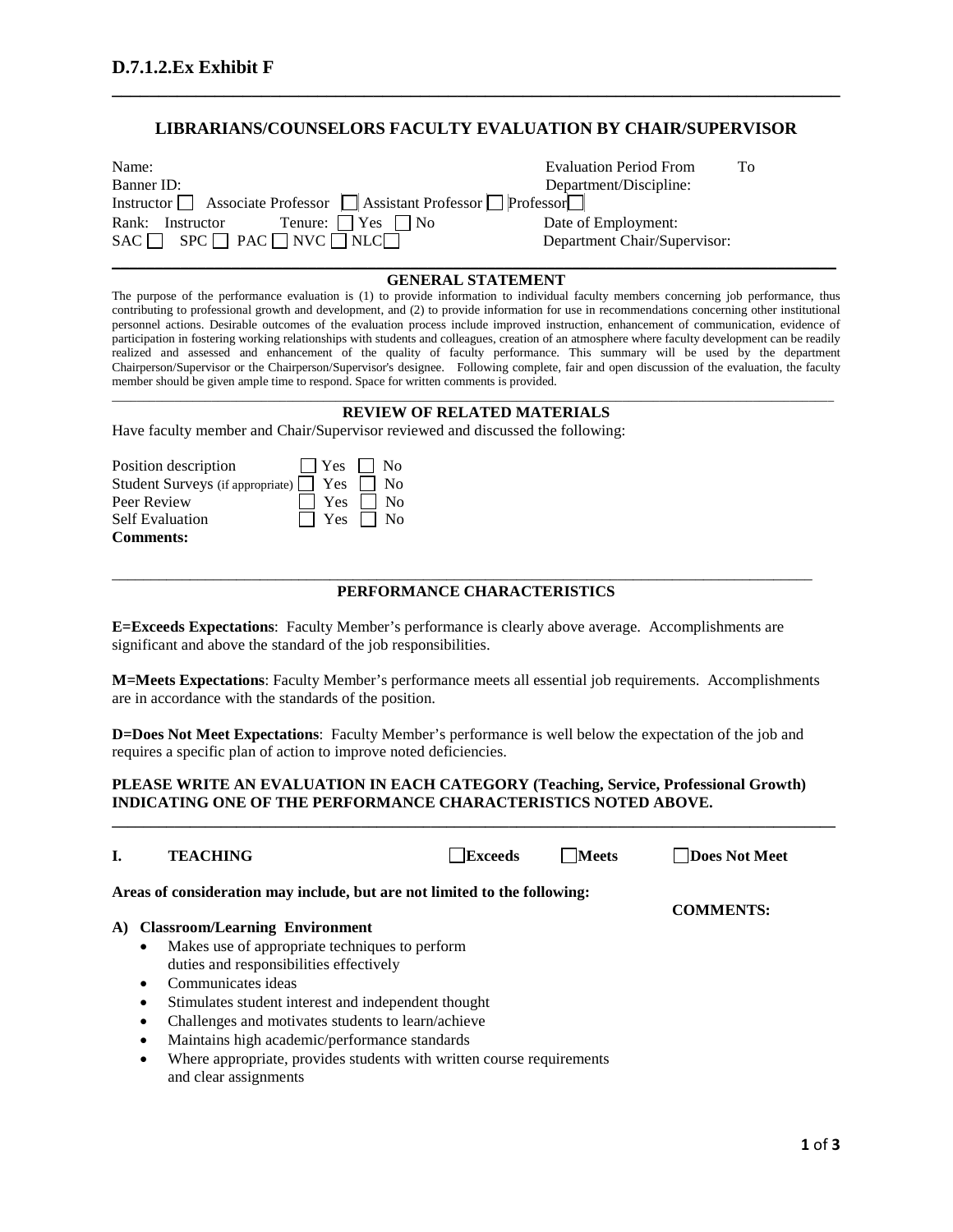#### **B) Advising**

- Assists students with academic and/or career advisement
- Is available to serve student needs
- Instructs class when requested
- Works with businesses, community organizations, educational institutions and/or government agencies as appropriate

## **C) Management**

• Fulfills departmental requirements for data and records in a timely manner

### **D) Student Success Measures**

- Has student surveys administered in his/her classes as indicated by District policy
- Discusses results of surveys, and other student success measures (retention, success, productive grade rate, etc.) with Chairperson/Supervisor/Designee

|                                                                                                                                                                                                                                                                                                                                                  | <b>II. SERVICE</b>                                                                                                                                                                                                                                    | <b>Exceeds</b> | <b>Meets</b> | Does Not Meet |
|--------------------------------------------------------------------------------------------------------------------------------------------------------------------------------------------------------------------------------------------------------------------------------------------------------------------------------------------------|-------------------------------------------------------------------------------------------------------------------------------------------------------------------------------------------------------------------------------------------------------|----------------|--------------|---------------|
| Discipline/Department<br>A)<br>Where appropriate, participates in development of course content<br>and selection of textbooks, equipment and instructional materials<br>Participates in development of departmental goals and selection of resources<br>Fulfills all departmental duties and responsibilities<br>$\bullet$<br>in a timely manner |                                                                                                                                                                                                                                                       |                |              |               |
| B)                                                                                                                                                                                                                                                                                                                                               | Upholds the mission and values of the colleges and<br>$\bullet$<br>fosters effective working relationships with students and colleagues<br>College/District<br>Serves on department, college and District<br>committees as needed to assist in policy |                |              |               |
| C)                                                                                                                                                                                                                                                                                                                                               | development, promotion or tenure review and<br>other matters to benefit the District<br>Community<br>Donates academic expertise in local, state or                                                                                                    |                |              |               |
|                                                                                                                                                                                                                                                                                                                                                  | national community<br><b>III. PROFESSIONAL GROWTH</b>                                                                                                                                                                                                 | <b>Exceeds</b> | <b>Meets</b> | Does Not Meet |
|                                                                                                                                                                                                                                                                                                                                                  | Maintains knowledge and skills through study<br>٠<br>and research in discipline<br>Participates in professional organizations and activities<br>$\bullet$                                                                                             |                |              |               |

\_\_\_\_\_\_\_\_\_\_\_\_\_\_\_\_\_\_\_\_\_\_\_\_\_\_\_\_\_\_\_\_\_\_\_\_\_\_\_\_\_\_\_\_\_\_\_\_\_\_\_\_\_\_\_\_\_\_\_\_\_\_\_\_\_\_\_\_\_\_\_\_\_\_\_\_\_\_\_\_\_\_\_\_\_\_\_\_\_\_\_\_\_

**\_\_\_\_\_\_\_\_\_\_\_\_\_\_\_\_\_\_\_\_\_\_\_\_\_\_\_\_\_\_\_\_\_\_\_\_\_\_\_\_\_\_\_\_\_\_\_\_\_\_\_\_\_\_\_\_\_\_\_\_\_\_\_\_\_\_\_\_\_\_\_\_\_\_\_\_\_\_**

## **RECOMMENDATIONS/COMMENTS BY DEPARTMENTAL CHAIR/SUPERVISOR OR DESIGNEE :**